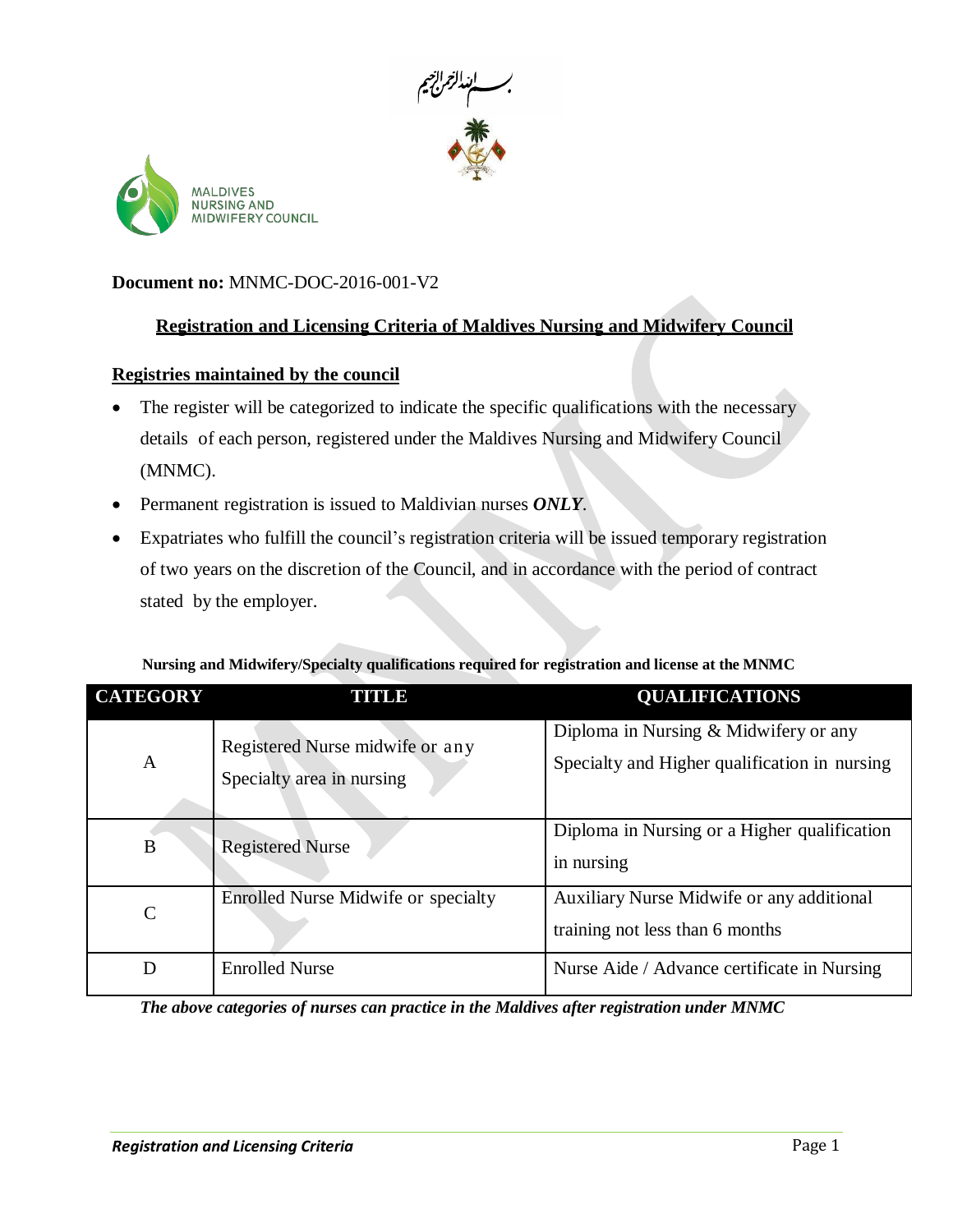- To apply for registration under the MNMC, applicant must meet the registration a n d l i c e n s i n g criteria and pay a non-refundable fee determined by the Council.
- MNMC will accept nursing and midwifery/specialty qualification(s) obtained from the Maldivian institutions accredited by this council. A list of accredited courses and institutions will be published regularly.
- Nurses/Midwives who have obtained qualification(s) outside the Maldives need to fulfill MNMCs entrance and qualification criteria and also the nursing and midwifery/specialty qualification should be approved by the respective nursing council/board.
- In case the nurse/midwife's knowledge and skills are not up to the required standard/criteria, MNMC has the right to refuse the renewal of registration and license.
- MNMC has the right to temporarily suspend or de-register a nurse/midwife, if found guilty of conduct or any offense which stands in violation of the MNMC's **"Code of Ethical and Professional Conduct".**
- MNMC may also suspend or de-register any nurse/midwife, whose fitness to practice is found to be seriously impaired by illness or by incompetent which might endanger the public.

# **1. Registration and licensing criteria**

#### *1.1 Maldivian nurses/midwives are required to submit:*

Certified copies of the following documents

- **a.** National I/D card
- **b.** Undergraduate and Postgraduate nursing qualifications as applicable.
- **c.** Marks and transcript of the nursing program completed.
- **d.** Certificates of registration with other nursing licensing authorities (if applicable).

#### *1.2 Expatriate nurses/midwives are required to submit:*

Certified copies of the following documents should be submitted for pre-registration and registration

- a. Certificates of registration with other nursing licensing authorities.
- b. Undergraduate and Postgraduate nursing qualifications as applicable.
- c. Authenticated transcript from the training institutions.
- d. Certificate of good standing (CGS) and verification issued by the nursing licensing authority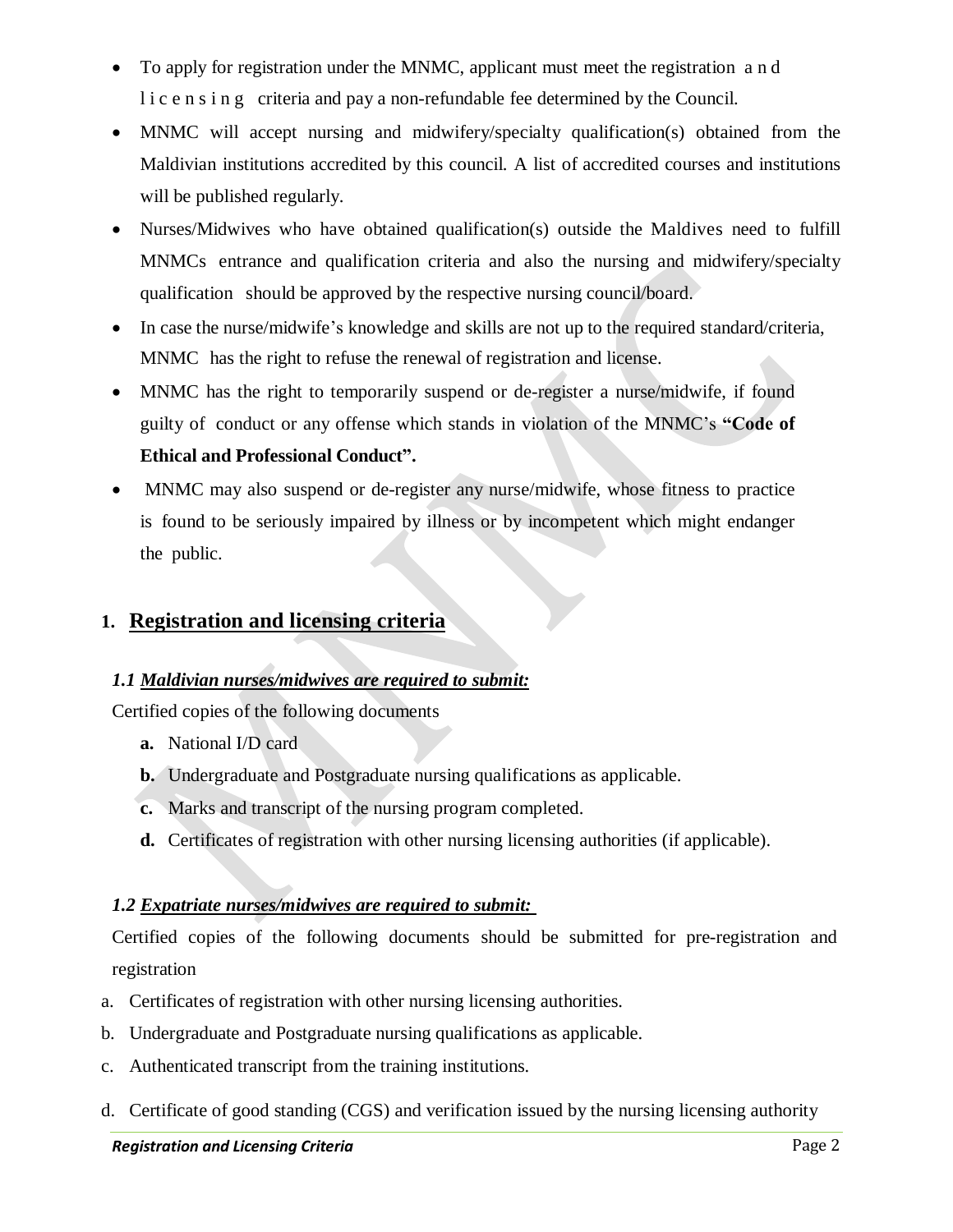of the country where the nurses have been registered for the last 1- year before the application. The CGS received by MNMC must not exceed 6 months from its issued date.

- e. Two professional references on applicant's most recent nursing supervisor(s)
	- Expatriate nurses require having (**2) two** years of work experience in a clinical setting within the last 5 years. Confirmation of work experience for all the years must be verified (not less than one year gap at the date of application).
	- Reference should include the detailed clinical area of work, bed capacity **(not less than 150)** and other clinical facilities.
	- $\triangleright$  Qualifications offered from an institution / college/universities locally and abroad will be verified by MNMC.
- f. *Required English language certificate (* Applicants should provide a minimum of English Language Requirements of IELTS band score 5.5 or its equivalent is required) \* *Appendix*
- g. *Passport copies (both sides)*
- h. *Minimum age required for registration is 65 years and below*
- i. Police clearance
- *2. Registration and Licensing criteria for Nursing Lecturers*

# **2.1. Expatriate nurses are required to submit:**

In addition to registration requirements for expatriate nurses detailed in (1.2)

# *Certified copies of the following documents should be submitted for pre-registration and registration as a Nursing Lecturer.*

- **a. Professional Practice**: Two(2) years in any area of nursing (Clinical Setting)
- **b. Academic Practice**: Two(2) years of teaching experience in an academic setting within the last(5) five years
- **c. English language requirements** *(*Applicants should provide a minimum of English Language Requirements of IELTS band **score 6.0** or (its equivalent is required) \*Appendix
- **d.** Post graduate teaching certificate not less than one year

#### *2.2. Maldivian nurses are required to submit:*

In addition to registration requirements for Maldivian nurses mention in (1.1)

- **a. Professional Practice**: Two years of experience in any area of nursing (Clinical Setting)
- **b. English language requirements** *(Applicant* should provide a minimum of English Language Requirements of IELTS band **score 6.0** or (its equivalent is required) \* Appendix.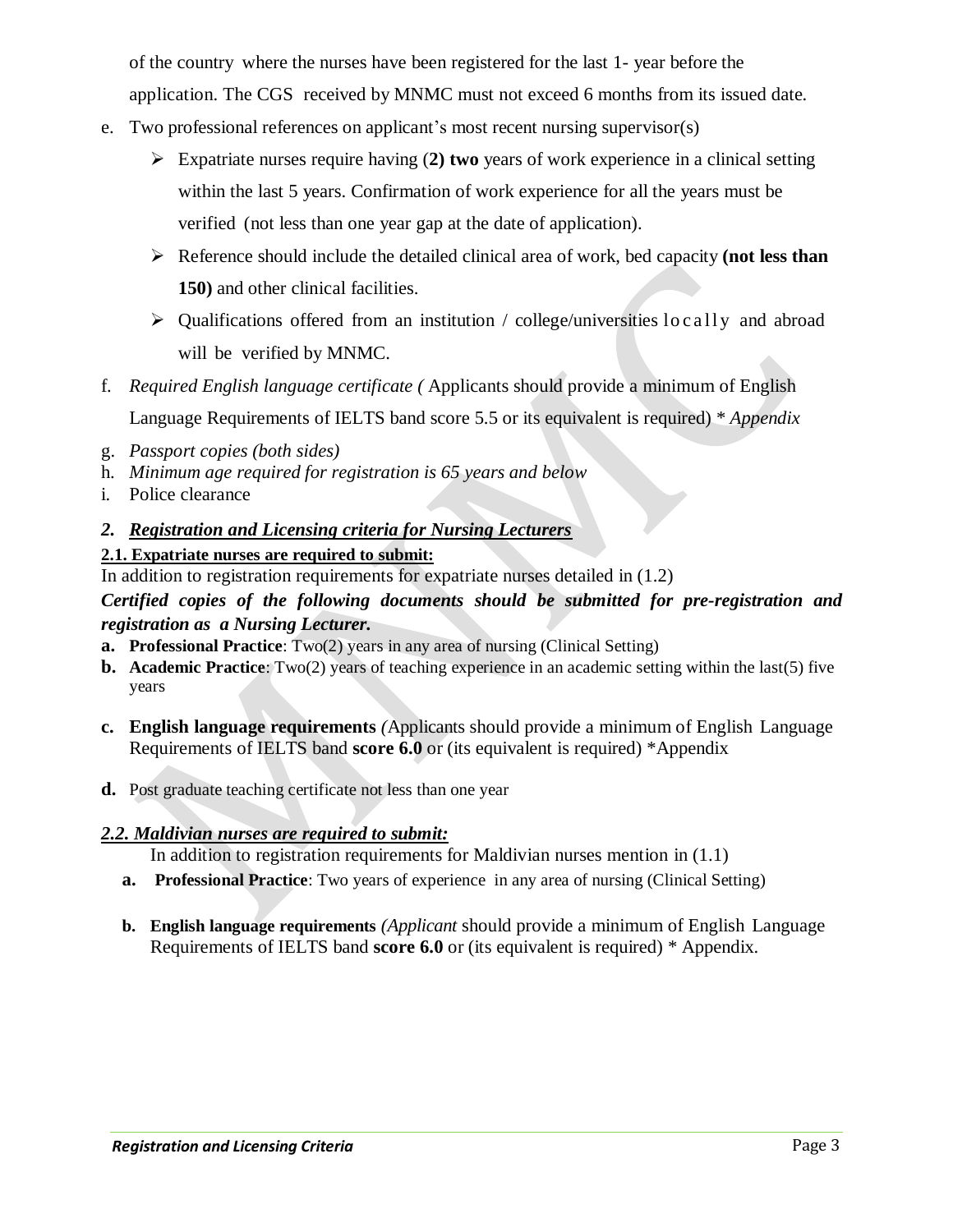## *3. Registration requirements for foreign students studied in Maldivian Institution(s)*

- **a.** Passport copy
- **b.** Undergraduate / Postgraduate nursing qualifications as applicable.
- **c.** Authenticated transcript from the training institution

## *4. Short term visiting nurse/midwife requirement for registration*

- a. In addition to items (1b) and (1d) applicants for temporary registration as visiting experts needs to submit the following documents to the council at least 4 weeks before registration.
- b. Letter from the sponsoring healthcare institution / facility registered in the Maldives stating the purpose of application and required duration.
- c. Police clearance

# *Additional Notes*

**1.** Documents in foreign languages (other than English) shall be submitted together with the English translations and original copies of the documents.

MNMC will accept notarization by

- $\triangleright$  The institute that issue the original certificate
- $\triangleright$  Any embassy or consulate of the country that issued the original certificate
- $\triangleright$  A government institute of the country that issued that original certificate.

**2.** All documentation should be complete, clear and eligible. The Council will not nor responds to the illegible, unclear or incomplete copies. MNMC will not be responsible for delays that occur due to submission of illegible or incomplete documentation(s).

**3.** The MNMC may also request the nurse to submit any other documents for evaluation of his/her application official need to obtain temporary registration for the required duration from MNMC.

**4.** Registration fees and duration for the process of pre-registration and registration will be published regularly.

**5.** Changes to the registration fees will be updated and published by MNMC as required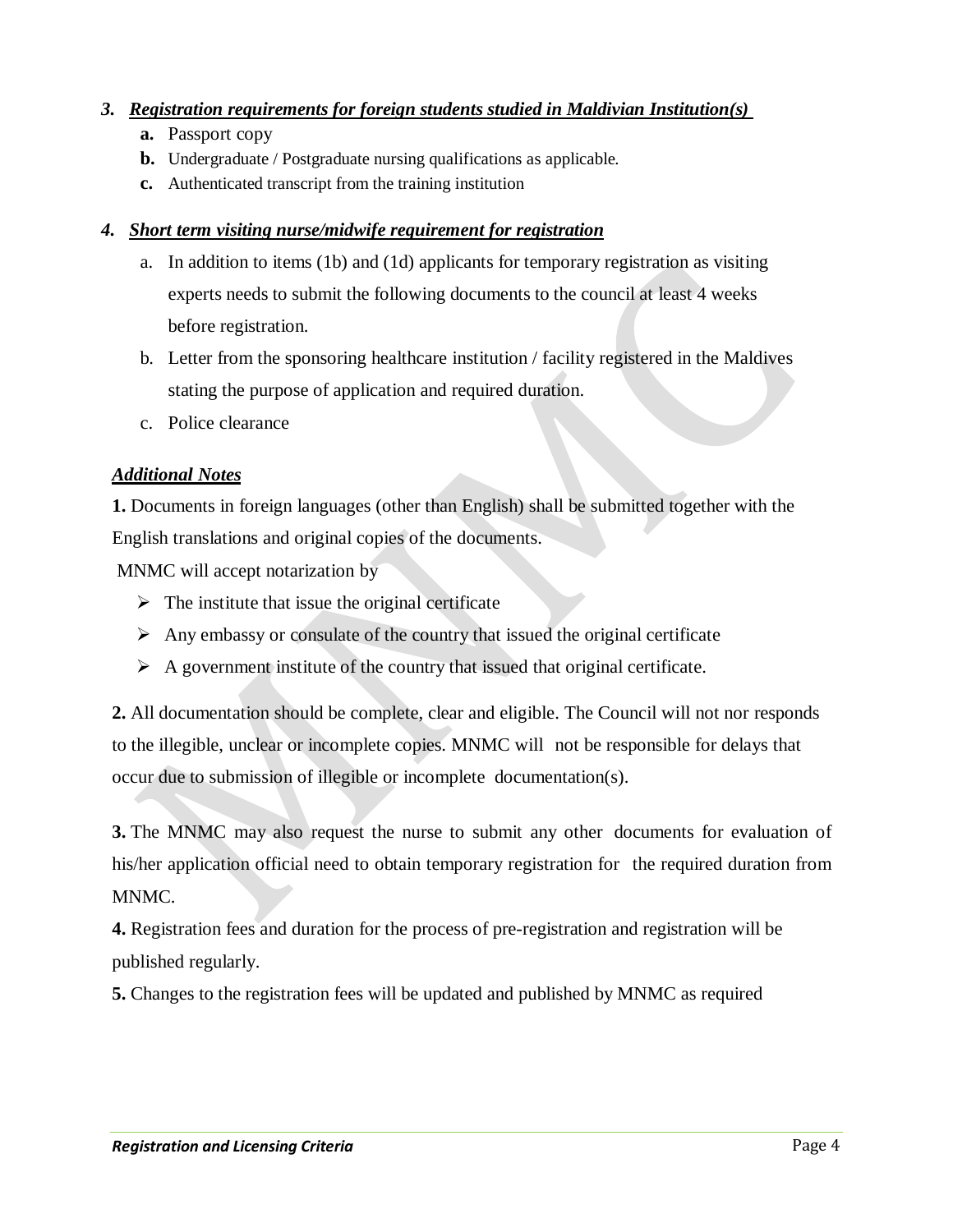#### **2. Admission to the council register**

- All Maldivian nationals who fulfill the criteria for categories of MNMC register will be granted permanent registration.
- All expatriate who fulfill the categories of MNMC will be granted temporary registration and license for 2 years and according to the duration of their employment contracts.
	- **"The Ethical and Professional Conduct for Nurses/Midwives"**
	- **COMPETENCY STANDARDS FOR PROFESSIONAL NURSES AND MIDWIVES**
	- **All must be known and be aware of the standards of MNMC and is available in [www.health.gov.mv.](http://www.health.gov.mv/)**

#### *3. Renewal of Registration and License*

- **Maldivians who has been de-registered need to renew their registration in case they want to practice.**
- Foreign nurses are required to renew registration and licensing every 2 years in order to practice.
- A person whose name appears on the Council's register but has not been practicing as a nurse / midwife for a period of 2 years or more, before the registration can be renewed, will be required to attend a " return to practice" or "refresher Programme, the contents of which will be detailed by the Council, and be seen at its conclusion to possess the required level of knowledge and skill".

# *4. Licensing and registration Criteria*

- All nurses are required to obtain licensing certificate from MNMC to practice.
- Along with initial registration a license will be issued as per MNMC regulation

#### *5. Renewal of license and registration for Maldivian nurses*

Maldivian nurses are required to renew the practicing license every (3) THREE years. In order to apply for renewal following documents need to be submitted

# *Registration for Maldivian nurses/midwives is permanent. However, changes in qualification registration must be changed.*

- **a.** Application form
- **b.** Copy of National ID card

**Registration and Licensing Criteria Page 5 Page 5 Page 5 Page 5 Page 5 c.** Evidence of Continuous Professional Development(CPD) point as required by MNMC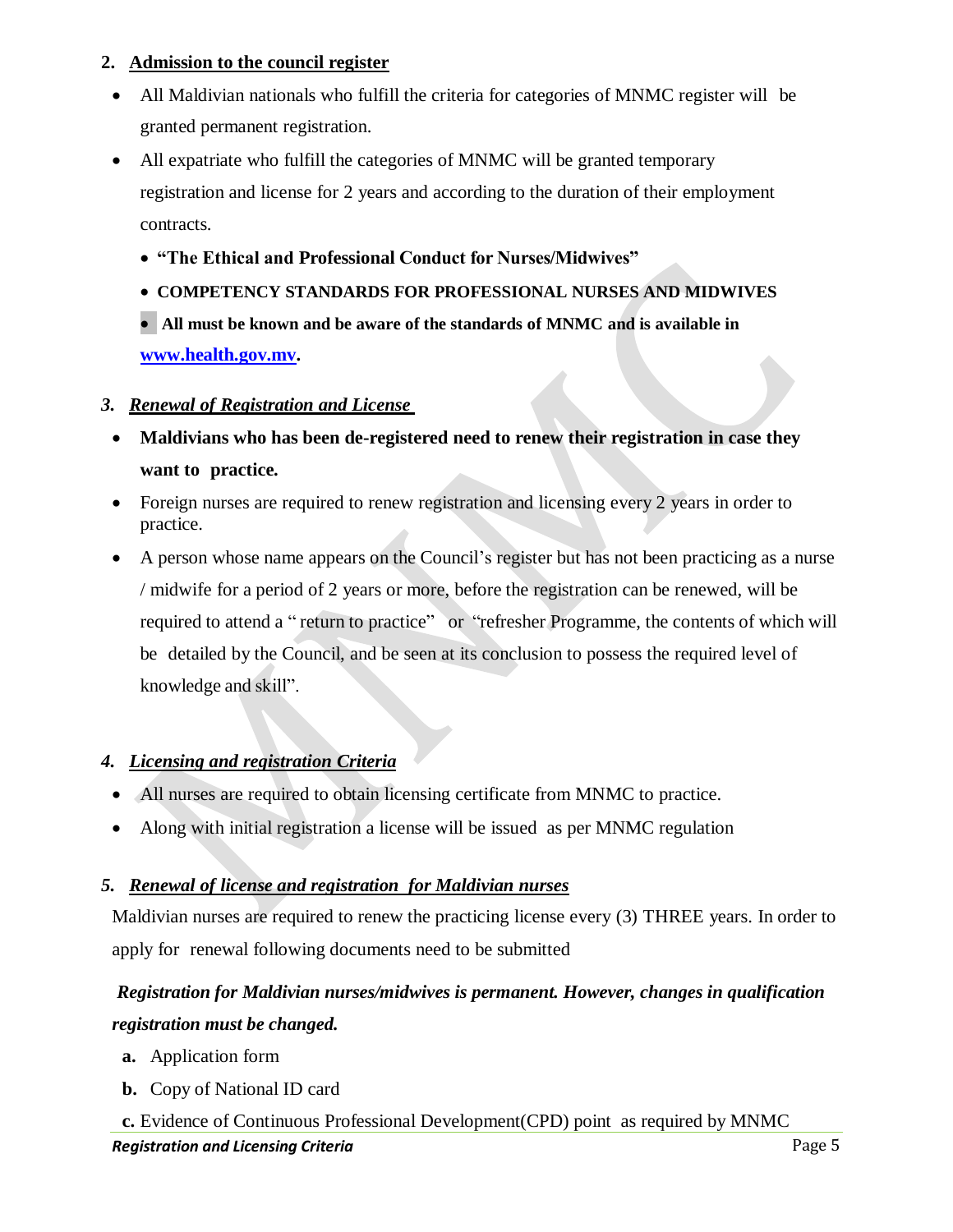# *6. Renewal of license and registration for expatriate nurses*

Foreign nurses are required to renew the practicing license and registration in every (2) *TWO* years. In order to apply for renewal following documents need to be submitted

- **a.** Renewal application form
- **b.** Copy of passport(both sides)
- **c.** Valid contract with employer stamp and signature.
- **d.**Evidence of Continuous Professional Development(CPD) point as required by MNMC
- *7. Renewal of license and registration for foreign students studied in Maldivian Institution(s)* **a.** Initial registration will be given as mentioned in the point **(3)** *THREE* **b.**If she/he wish to maintain registration and license of MNMC must follow the registration requirements mentioned in the point **(6)** *SIX.*
- **8.** For any reason whose (nurses/midwives) registration and license have been suspended for a period of time and wish to apply for registration and license to MNMC, registration and license will be issued after the completion of follow the registration and licensing criteria
- **9.** The rules apply to locals as well as expatriate nursed and midwives.

# *10. Exceptional Criteria for additional qualification with general Nursing and Midwifery*

- **a.** Must have completed advanced diploma in relevant field applying for registration (eg, Critical care nursing, Theater nursing, Oncology, etc....)
- **b.** Must submit certificate of completion of the relevant field applying for registration (eg, Critical care nursing, Theater nursing, Oncology, etc....)
- **c.** The applicant is required to have one year of work experience after completion of relevant field applying for registration. (eg, Critical care nursing, Theater nursing, Oncology, etc....) and gained work experience is not less than 50 bed capacity hospital or medical centers.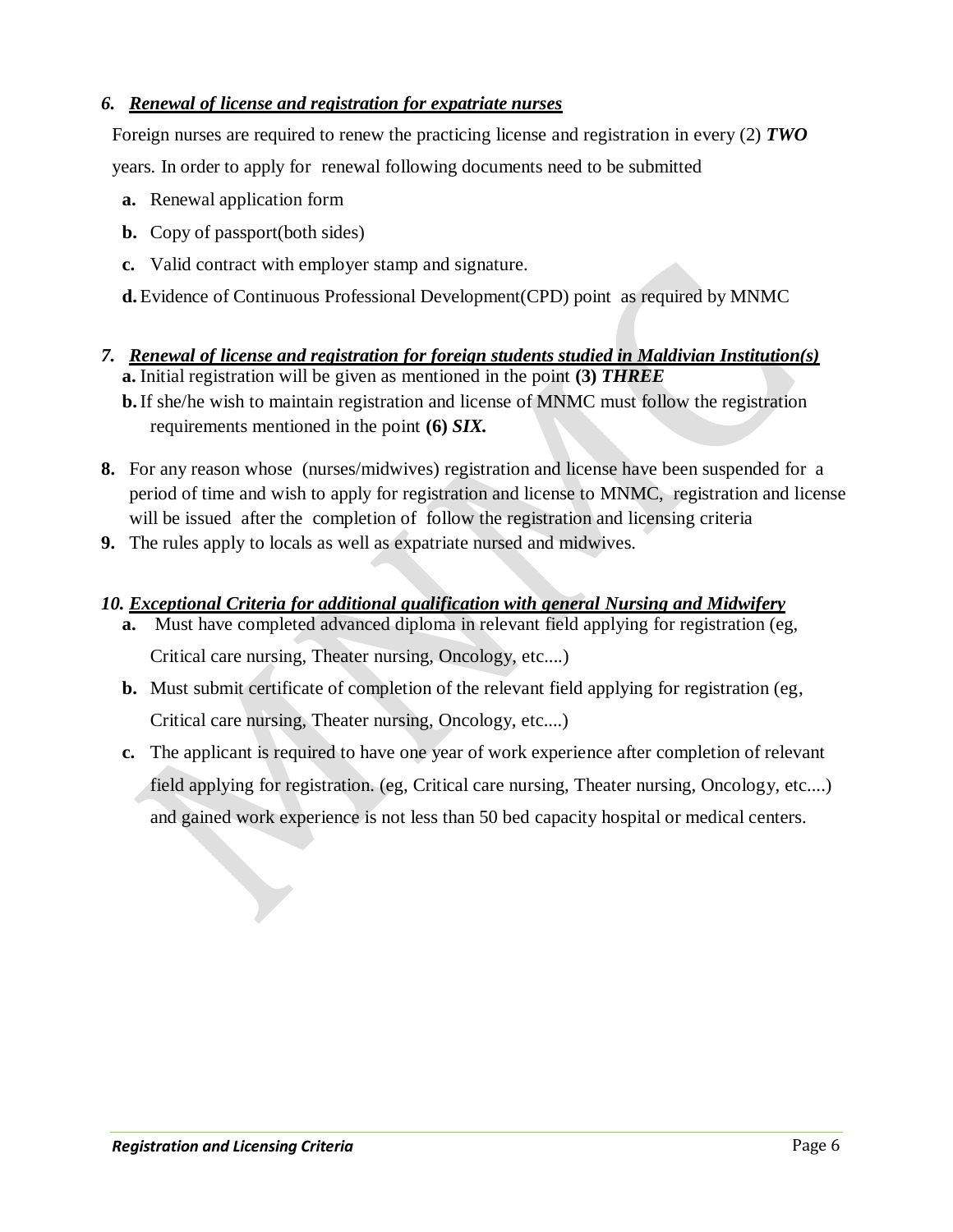## *\*Appendix*

# **Minimum Requirements of English Pass**

| <b>CEF</b> level | <b>Description</b>                                                                    | <b>Cambridge</b> | *IELTS      | *TOEFL<br>paper | *TOEFL<br><b>IBT</b> | *TOEFL<br><b>CBT</b> | <b>VEC</b> online<br>score | $*$ <b>FCE</b> | $*$ <b>ECCE</b> | $*$ PTE 3 |
|------------------|---------------------------------------------------------------------------------------|------------------|-------------|-----------------|----------------------|----------------------|----------------------------|----------------|-----------------|-----------|
| B2               | The capacity to<br>achieve most goals<br>and express oneself<br>on a range of topics. | $*FCE$           | $5.5 - 6.0$ | 513-547         | $65 - 78$            | 183-210              | 66-73                      | ◡              |                 |           |

- IELTS: International English Language Testing System
- TOEFL: Test of English as a Foreign Language
- TOEFL IBT: Test Of English as a Foreign Language Internet-based Test
- TOEFL CBT: Test Of English as a Foreign Language Computer-based Test
- FCE: First Certificate in English
- ECCE: Examination for the Certificate of Competency in English (American English)
- PTE: Pearson Test of English
- CEF: Common European Framework
- English entrance Exam of Maldivian universities/colleges approved by MNMC

English entrance Exam of Maldivian universities/colleges approved by MNQF Level 5